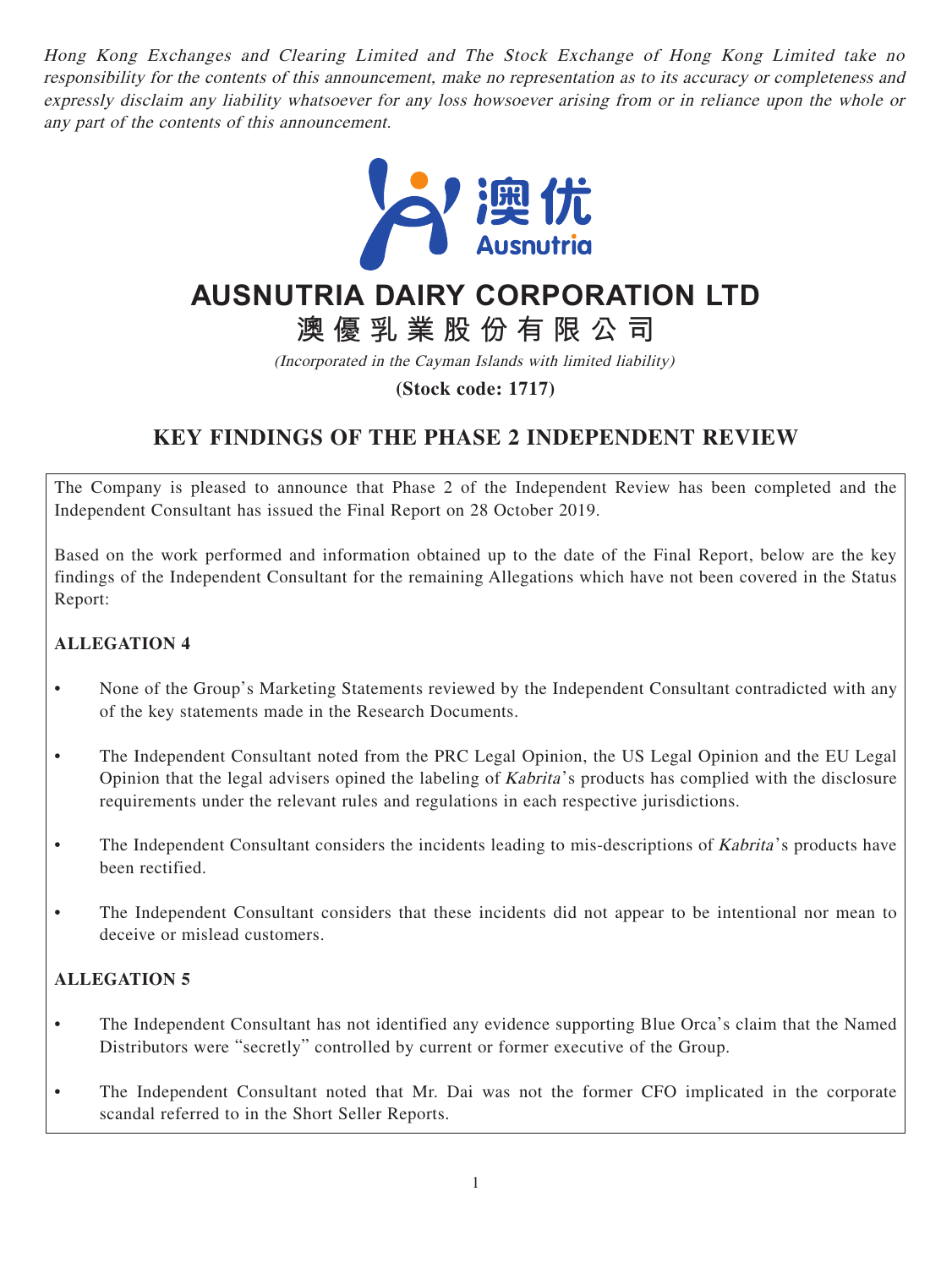- The Independent Consultant noted that among over 2,000 distributors of the Group, the aggregated transaction amount for the Relevant Distributors accounted for less than 5% of the Group's total revenue for each of the Relevant Periods.
- The Independent Consultant noted that the IRC has enquired the Company's Advisers to assess the possible disclosure requirements in relation to the Company's transactions with the Named Persons and the Relevant Distributors. After taking into consideration of relevant facts and relationships the Independent Consultant presented to the IRC, the Company's Advisers are of the view that the Company's transactions with the Named Persons and the Relevant Distributors for the Relevant Periods are either not subject to or fully exempted from the connected transaction disclosure requirements under the Listing Rules.

# **ALLEGATION 6**

- The Independent Consultant noted that the Updated ESG data was reproduced with the assistance of the ESG Consultant, and the Recompilation Differences were noted when compared with the data published in the ESG Reports during the self-review and recompilation process conducted by the Company.
- The Independent Consultant understood the Recompilation Differences were mainly due to misunderstanding of environmental performance units and unintentional human errors, but found no evidence indicating that the total revenue of the Group was overstated.
- The Independent Consultant noted that, based on the Updated ESG Data, the Group's consumption of packaging materials, energy and water is generally consistent with the trend of its total revenue and production volume for the years ended 31 December 2016, 2017 and 2018.

# **OVERALL VIEWS OF THE IRC**

The IRC has reviewed and accepted the key findings of the Independent Consultant in the Independent Review Reports. The IRC considers all the Allegations are unfounded and not substantiated.

The IRC noted from the Independent Review that there are certain areas for improvements including (i) the preparation of marketing information; (ii) the collaboration with its distributors; and (iii) the preparation of ESG Reports. Notwithstanding such shortcomings, the IRC noted that the Company has duly taken initiative to address the matters concerned. The IRC considers the shortcomings which led to the Allegations are unintentional incidents and do not mean to deceive or mislead customers, and the IRC has made recommendations to the Board to prevent the reoccurrence of the matters concerned.

References are made to the Company's announcements dated 15 August 2019, 16 August 2019, 19 August 2019 and 16 September 2019 (collectively, the "**Announcements**"). Unless otherwise defined, terms used herein shall have the same respective meanings as those defined in the Announcements.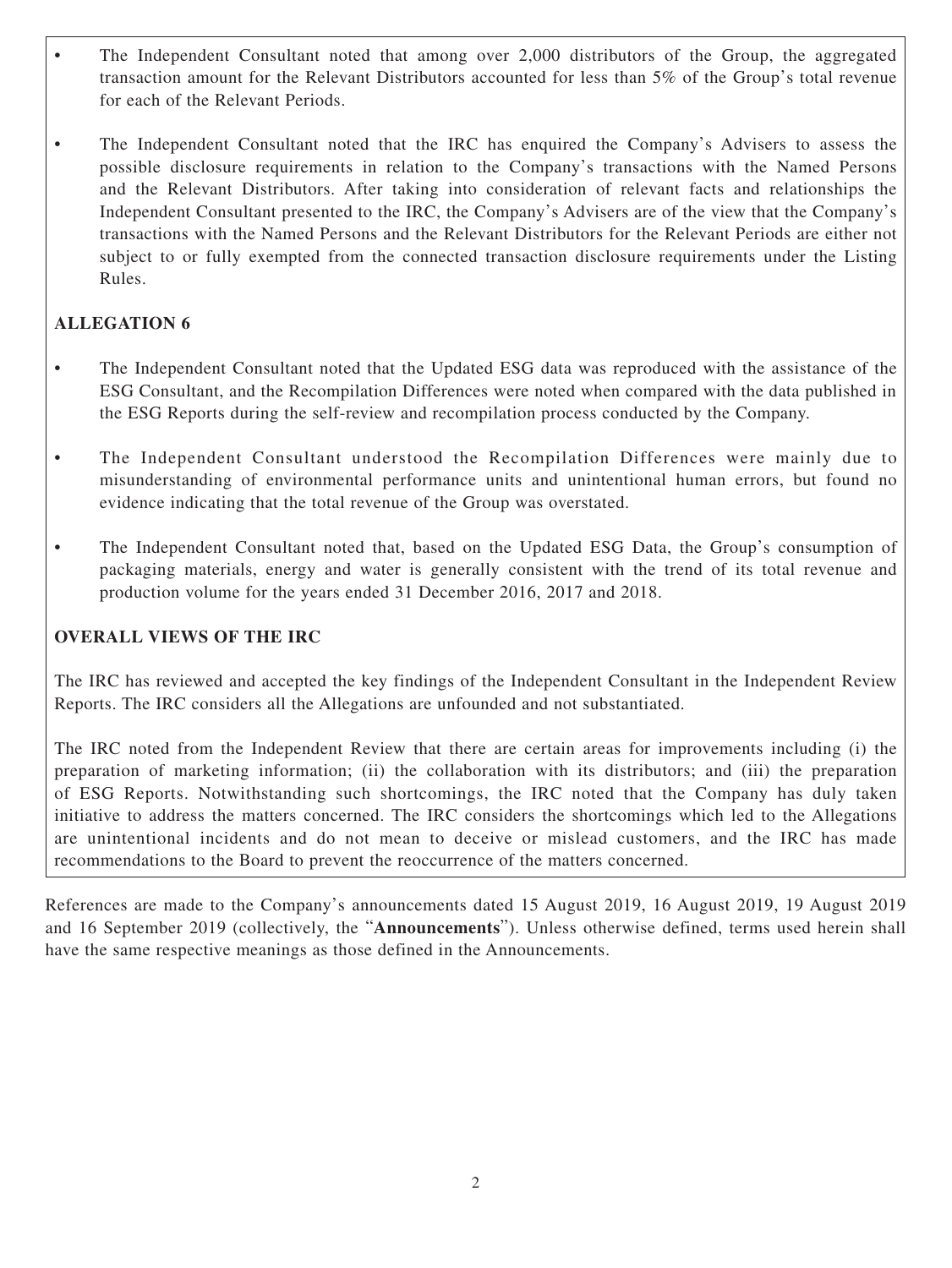### **SUMMARY OF KEY FINDINGS OF PHASE 2 INDEPENDENT REVIEW**

The Company is pleased to announce that Phase 2 of the Independent Review has been completed and the Independent Consultant has submitted a final report for the remaining Allegations, which have not been covered in the Status Report (the "**Final Report**", together with the Status Report dated 12 September 2019, the "**Independent Review Reports**") to the IRC on 28 October 2019, and the IRC has subsequently reported the same to the Board. A summary of the key findings of Phase 2 of the Independent Review is as follows:

### **(i) Allegation 4 – the marketing information on the Group's goat milk infant formula**

## **Blue Orca's allegation**

It is alleged that the marketing information of the Group's goat milk infant formula given to Chinese consumers was misleading and inconsistent with the warnings and disclosures given to European and American consumers. In particular, Blue Orca cited information disclosed (a) on the Kabrita's official website in the PRC (the "**Kabrita Website**"); (b) on the European and American websites of Kabrita; and (c) in e-commerce stores regarding the ingredients of the Group's Kabrita products.

# **Works performed by the Independent Consultant and its key findings**

# (a) Efficacies of goat milk infant formula

With a view to understand Blue Orca's allegation, the Independent Consultant browsed the Kabrita Website and the European and American websites of *Kabrita*, and discussed with the personnel of the marketing department of the Company who expressed that the four main marketing statements for Kabrita 's goat milk infant formula include: (i) it contains 100% pure goat milk protein; (ii) it is easier to be digested than cow milk formula; (iii) it contains much lower level of alphas1-Casein (being a kind of proteins commonly found in mammalian milk which was proven to be the main source of allergy for infants) than cow milk; and (iv) it has lower allergic reactions than cow milk formula (collectively, the "**Group's Marketing Statements**").

To understand the basis of the Group's Marketing Statements, the Independent Consultant obtained (i) the report in relation to clinical trials in relation to effects of formulas with different animal sources on allergies, immunity and absorption of infants conducted by Peking University (the "**Clinical Report**"); (ii) the scientific research summary with reference to 14 public scientific researches in relation to the benefits of goat milk provided by Dr. Alfred Haandrikman, the Group's global chief scientific officer (the "**Research Summary**"); and (iii) the opinion letters from Mr. Song Kungang(宋昆岡), the China Nutrition and Health Food Association(中國營養保健食品協會)(the "**CNHFA**") and China Dairy Industry Association(中國乳製品工業協會)(the "**CDIA**") dated 16 September 2019, 6 October 2019 and 8 October 2019 respectively (the "**Opinion Letters**") (collectively, the "**Research Documents**").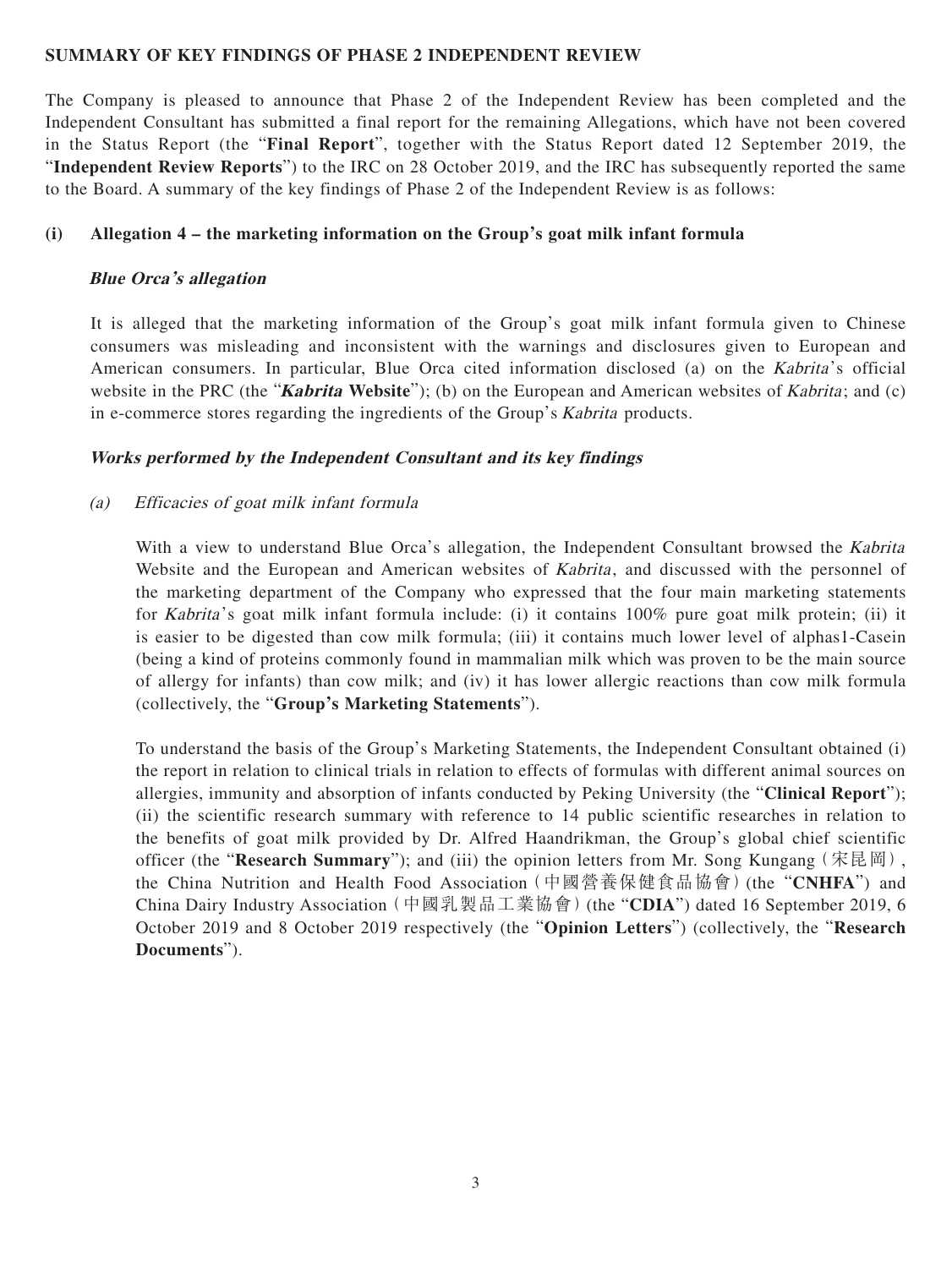The Independent Consultant summarised the key statements made in the Research Documents, including (i) the infant formula milk is designed to simulate the nutrient composition of human milk, therefore infant formulas with cow or goat milk must adjust their protein structure and increase the lactose content; (ii) lactose is merely a kind of carbohydrate and an energy source, but not a protein, and it is identical in both functional and molecular terms regardless of its source; (iii) alphas1- Casein, an allergenic protein, was proven to be a source of allergy for infants in cow milk; (iv) goat milk contains much lower level of alphas1-Casein than cow milk; and (v) goat milk is easier to digest when compared with cow milk. Having reviewed the Group's Marketing Statements and the Research Documents, the Independent Consultant considers that none of the Group's Marketing Statements contradicted with any of the key statements made in the Research Documents.

The Independent Consultant read the qualifications of both Dr. Alfred Haandrikman and Mr. Song Kungang, and learnt that they are experienced market practitioners in dairy industry. The Independent Consultant also read the background of the CNHFA and the CDIA, and was advised that both are authoritative organisations in the dairy-related industry in the PRC.

### (b) Disclosure of marketing information

### Disclosure requirements under relevant rules and regulations

The Independent Consultant was advised that the Company considered the PRC, the United States (the "**US**") and the European Union (the "**EU**") as principal markets of Kabrita 's goat milk formulas products. The Independent Consultant was further advised that the alleged differences in marketing information arose from the different disclosure requirements in different jurisdictions, including the PRC, the US and the EU. As such, the IRC has instructed the Company to obtain legal opinions on the disclosure requirement matters in relation to the dairy products from legal advisers in the PRC (the "**PRC Legal Opinion**"), the US (the "**US Legal Opinion**") and the EU (the "**EU Legal Opinion**") respectively, with a view to considering whether Kabrita's products comply with the disclosure requirements in their respective jurisdictions.

The Independent Consultant read the PRC Legal Opinion and noted that, pursuant to the PRC Legal Opinion, Kabrita goat milk formulas has fully complied with the rules and regulations under the Food Safety Law of the PRC and the Administrative Measures. The Independent Consultant further noted that, pursuant to the PRC Legal Opinion, the "Administrative Measures for Product Formula Registration of Infants and Young Children Formula Milk Powder"(《嬰幼兒配方乳粉產品配方註 冊管理辦法》)(the "**Administrative Measures**") and the "Items and Requirements of Application Materials for Registration of Infants and Young Children Milk Powder Formula Recipes (Trial) (2017 Revised Edition)"(《嬰幼兒配方乳粉產品配方註冊申請材料項目與要求(試行)(2017修訂 版)》) published by the National Medical Products Administration (國家藥品監督管理局) (the "**NMPA**", formerly known as China Food and Drug Administration) respectively on 6 June 2016 and 25 May 2017 both stated that "where the product name indicates it is originated from animals, the animal origin of dairy raw materials used, including raw milk, milk powder, and whey (protein) powder, shall be indicated in the list of ingredients based on product formula", while neither of the regulations requires the milk products to indicate the animal source of lactose. In addition, pursuant to the frequently asked question titled "What percentage of goat dairy product raw materials (such as raw milk, milk powder, whey (protein) powder, etc.) should be used in the product formula to be marked as goat milk powder in the product name? Is the animal source of lactose required to be disclosed?" (《羊來源的生乳、乳粉、乳清(蛋白)粉等乳製品原料在產品配方中所佔比例應達到多少才能在 產品名稱中標註為羊奶粉?乳糖是否需要標註動物性來源?》) published on 10 October 2017 by the Center for Food Evaluation of the State Administration for Market Regulation (國家市場監督管 理總局)(the "**SAMR**")(國家市場監督管理總局食品審評中心), it is clearly stated that the animal source of the raw milk and milk powder in a goat milk formula should be 100% from goat, and the proportion of various animal sources of its whey (protein) powder should be clearly indicated, while the animal source of lactose is not required to be disclosed.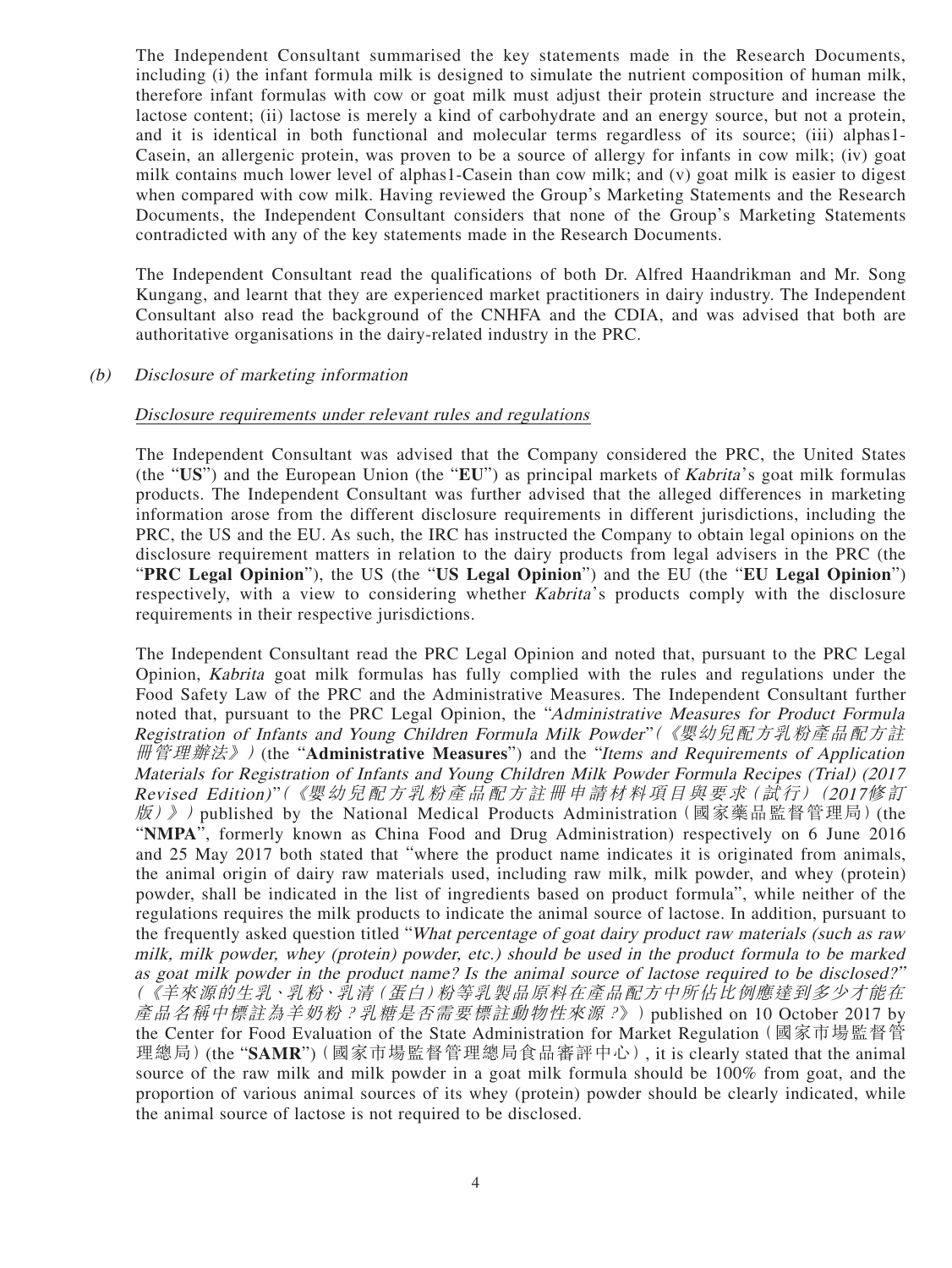Further, pursuant to the PRC Legal Opinion, the Group has obtained the registration certificates for Kabrita goat milk formulas (the "**Registration Certificates**") from the NMPA and the SAMR during the period from November 2017 to March 2019. Pursuant to the PRC Legal Opinion, it is confirmed in the Registration Certificates that *Kabrita* goat milk formulas has complied with the relevant rules and regulations under the Food Safety Law of the PRC and the Administrative Measures.

The Independent Consultant further read the US Legal Opinion and the EU Legal Opinion. Pursuant to the US Legal Opinion, both goat milk and lactose have long been recognised as safe ingredients in food because they have an exceptionally long history of safe consumption by people of all ages, and the regulations in the US do not require identification of the sources of lactose other than describing it "the carbohydrate normally obtained from whey". Therefore, so long as the ingredient meets the standard of identity, it may be referred to as lactose. Further, the Independent Consultant noted from the legal opinions that there is no regulation in both the US and the EU stipulating that the source of the lactose should be disclosed and/or labeled and hence there is no regulatory obligation to identify the source of the lactose as part of the ingredient list on the food label. Accordingly, it is concluded in both the US Legal Opinion and the EU Legal Opinion that the inclusion of goat milk and lactose in the Group's goat milk formulas and the labelling of such products complied with the disclosure requirements under the relevant rules and regulations in the US and the EU.

### Disclosures on Kabrita Website

The Independent Consultant was advised by the marketing personnel (the "**Marketing Personnel**") of Hyproca Nutrition Co. Ltd. (being the Company's subsidiary responsible for the marketing and sales of goat milk infant formula of Kabrita in the PRC) ("**HNC**") that prior to 1 August 2019, any users of the Kabrita Website could leave their comments, and the comments would be displayed on the Kabrita Website without any pre-screening (the "**IT Deficiency**").

With a view to obtain an understanding on the information displayed on Kabrita Website, the Independent Consultant checked the backend system of Kabrita Website with the assistance of the Marketing Personnel and noted that among the five posts quoted in the Short Seller Reports, (i) two posts are categorised under "Trial Activity Feedback"(the "**Feedback Posts**"); (ii) two posts are categorised under "Goat Milk Feeding Knowledge"(the "**Feeding Knowledge Posts**"); and (iii) the remaining one is no longer in existence. The Independent Consultant was advised by the Company that the commentaries alleged were not made by the personnel of the Group, in particular, the Feedback Posts are the feedbacks left by customers who signed up for a trial of the Group's products, which were directly quoted on Kabrita Website, while the Feeding Knowledge Posts were internet sources.

The Independent Consultant was further advised that the Kabrita Website has been revamped and the individual users' commenting function has been disabled since 1 August 2019. Besides, to enhance the quality of information to be made available to users of the *Kabrita* Website, all future corporate statements to be posted on *Kabrita* Website are required to be screened by relevant departments of the Group and HNC. In view of this, the Independent Consultant tested the revamped website and confirmed that no public comments can be made on the Kabrita Website and no IT Deficiency was observed. Accordingly, the Independent Consultant considers the IT Deficiency has been rectified.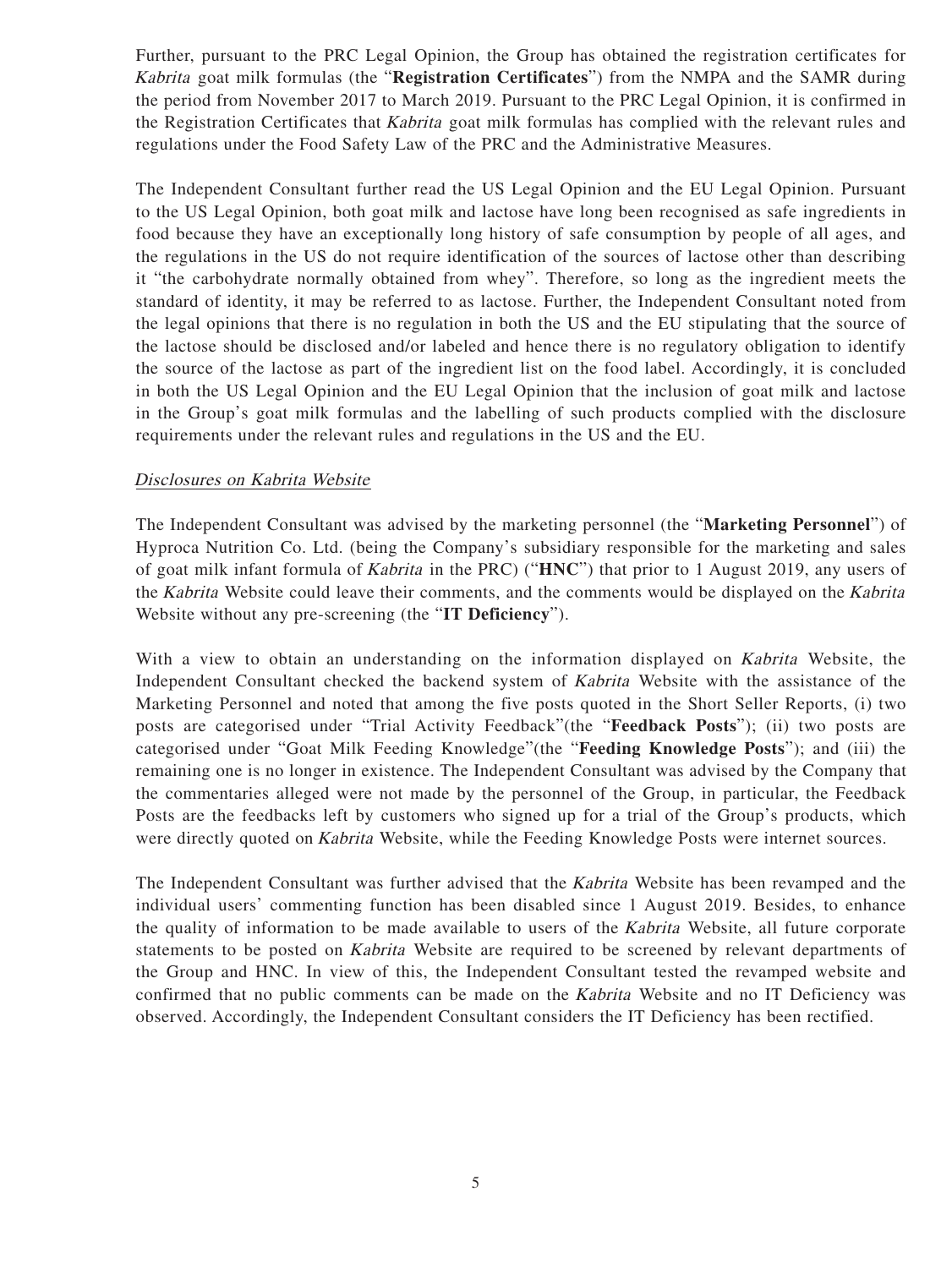### (c) Product descriptions in e-commerce stores

In order to understand the labels of *Kabrita's* goat milk infant formula products as alleged in the Short Seller Reports, the Independent Consultant interviewed the general manager and the department head of e-commerce of HNC (the "**HNC Management**") and was advised that there are three versions of Kabrita products sold in the PRC, including: (i) a pan-European version with labels in English; (ii) a bilingual version with labels in both Dutch and French; and (iii) a bilingual version with labels in both Chinese and English. The Independent Consultant was advised that as the label on the physical product of the pan-European version is in English; and the Dutch and French version is in Dutch and French, the labels for these versions were translated into Chinese for visual online labels in e-commerce stores for Chinese customers' reference, and the ingredient "lactose (milk)" on English labels or "lactose (melk)" in Dutch or "lactose (lait)" in French was mistakenly translated as "乳糖(羊奶)" (lactose (goat milk)) in Chinese instead of "乳糖(奶)" (lactose (milk)) for the pan-European and Dutch and French versions sold in *Kabrita's* e-commerce stores (the "**Translation Error**"). As advised by the HNC Management, the Translation Error has been rectified since the release of the first Short Seller Report and the HNC management had since imposed more stringent measures to monitor the online products information. Having reviewed all 14 official e-commerce stores (including nine e-commerce stores referred in the Short Seller Reports) selling Kabrita products, the Independent Consultant had not noticed any further Translation Error and accordingly the Translation Error has been rectified.

The Independent Consultant was advised that packaging of infant formulas products can only be launched to the market upon relevant approvals obtained from the SAMR, therefore the Group only arranges mass production of the packaging materials after obtaining approvals from the SAMR. To confirm whether the Translation Error exists on the physical products, the Independent Consultant further obtained the electronic copies of the approved packaging via the infant formula products formula registration application online system(嬰幼兒配方乳粉產品配方註冊申請系統)of the SAMR (the "**Approved Packaging**") and no Translation Error was observed. The Independent Consultant inspected all Registration Certificates and the corresponding Approved Packaging, and noted that the labels on the Approved Packaging and the Registration Certificates are consistent with each other, both without any disclosure on the animal source of lactose.

To address the issue in relation to the inaccurate claims on the source of lactose made by the customer representatives of e-commerce stores (the "**Customer Representatives' Misunderstanding**"), the Independent Consultant was advised by the HNC Management that mandatory trainings in relation to product knowledge (including but not limited to the source of ingredients such as lactose) have been attended by customer representatives in August and September 2019. The Independent Consultant has obtained and reviewed the training attendance record and training materials. Without prior notice to the Company, the Independent Consultant has randomly selected 14 customer representatives of e-commerce stores and enquired them on their knowledge on source of lactose, none of them made incorrect claims. Accordingly, the Independent Consultant considers that the Customer Representatives' Misunderstanding has been rectified.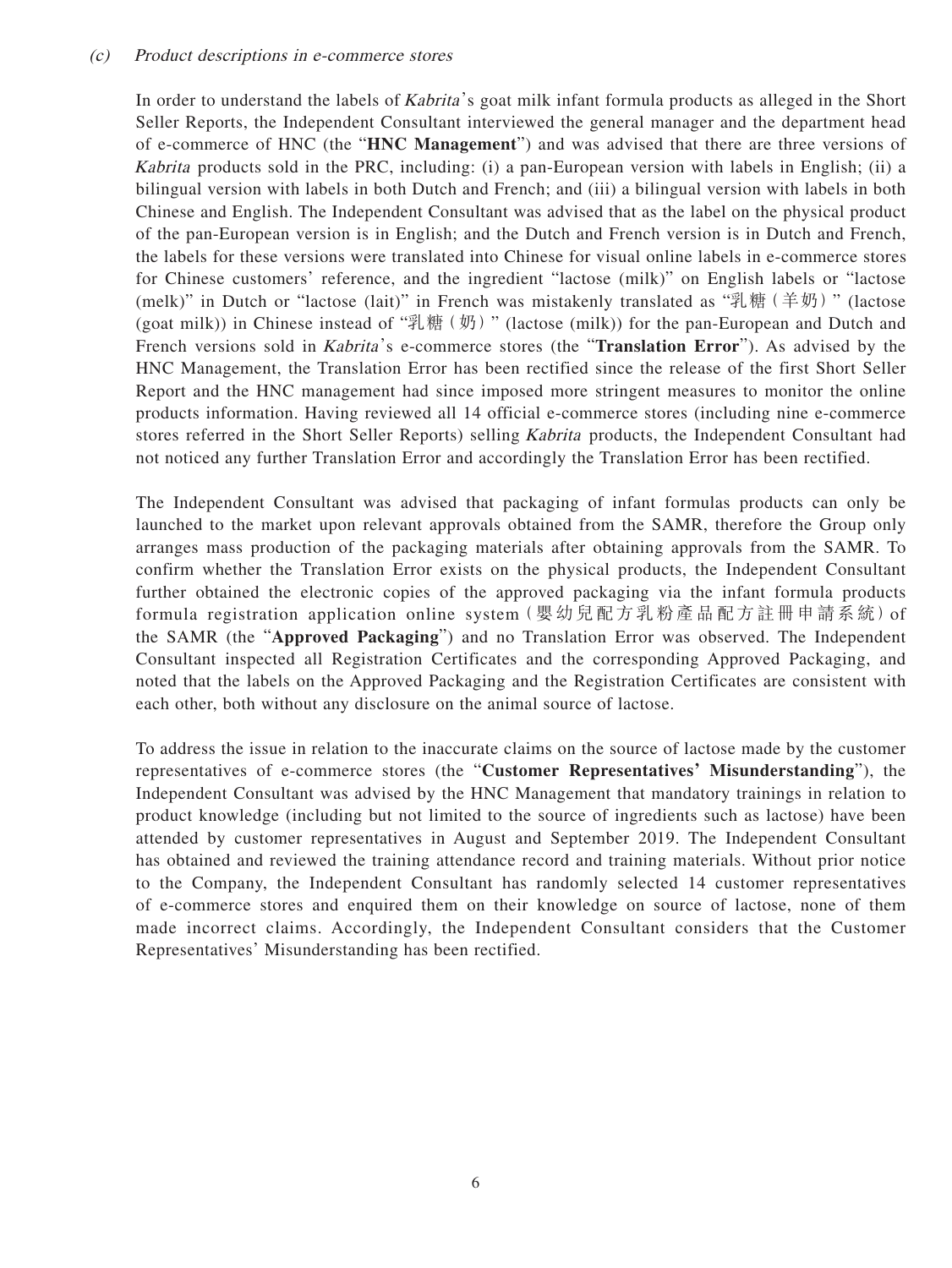Based on the work performed and the information obtained, the Independent Consultant noted that the legal advisers in the PRC, the US and the EU engaged by the Company opined the labeling of Kabrita 's goat milk formulas products complies with the disclosure requirements under relevant rules and regulations in the principal markets of the Kabrita products. The Independent Consultant has not observed the reoccurrence of the incidents leading to mis-descriptions of Kabrita 's products, namely IT Deficiency on the Kabrita Website, the Translation Error in e-commerce stores and the Customer Representatives' Misunderstanding, and accordingly considers the aforementioned incidents have been rectified. Furthermore, the Independent Consultant considers such incidents did not appear to be intentional nor mean to deceive or mislead customers.

# **View of the IRC**

The IRC has reviewed and accepted the key findings by the Independent Consultant on Allegation 4.

Further, Mr. Jason Wan, being a member of the IRC and an independent non-executive Director of the Company, is an expert who has extensive knowledge and expertise in the area of processing technologies for food safety, dairy processing and the functionality of various ingredients of dairy products. Having reviewed the Research Summary and the Opinion Letters, Mr. Jason Wan considers that the Research Summary and the Opinion Letters support the Group's Marketing Statements.

Based on the findings in the Independent Review Report, the IRC considers the allegation that the Group's purported exaggeration of the efficacies of its product to mislead Chinese consumers is not substantiated and is deduced based on incomplete information. The IRC also considers the IT Deficiency on the Kabrita Website, the Translation Error in e-commerce stores and the Customer Representatives' Misunderstanding have been duly addressed.

The IRC also noted that the perceived inconsistency in certain marketing information in different jurisdictions may cause confusion or misunderstanding to potential customers on the efficacies of the Group's products. In view of the above, the IRC has provided recommendations to the Board to ensure the accuracy and consistency in relevant marketing information, details of which are set out in the section "Recommendations from the IRC" in this announcement.

### **View of the Company**

The Company would like to emphasise that the alleged misleading marketing information was purely caused by the differences in disclosure requirements in different jurisdictions, the IT Deficiency, the Translation Error and the Customer Representatives' Misunderstanding, which do not have a material impact on the description of *Kabrita*'s goat infant formula products. The Company considers this reputation damaging Allegation is incorrect and is concluded based on incomplete information.

The Group is dedicated to improving its product quality and safety and ensures it complies with the relevant laws and regulations. Complemented by high manufacturing standards to ensure product safety as well as strong research and development capability to deliver premium quality, all products of the Group comply with the stringent regulatory requirements and pass all related quality control tests.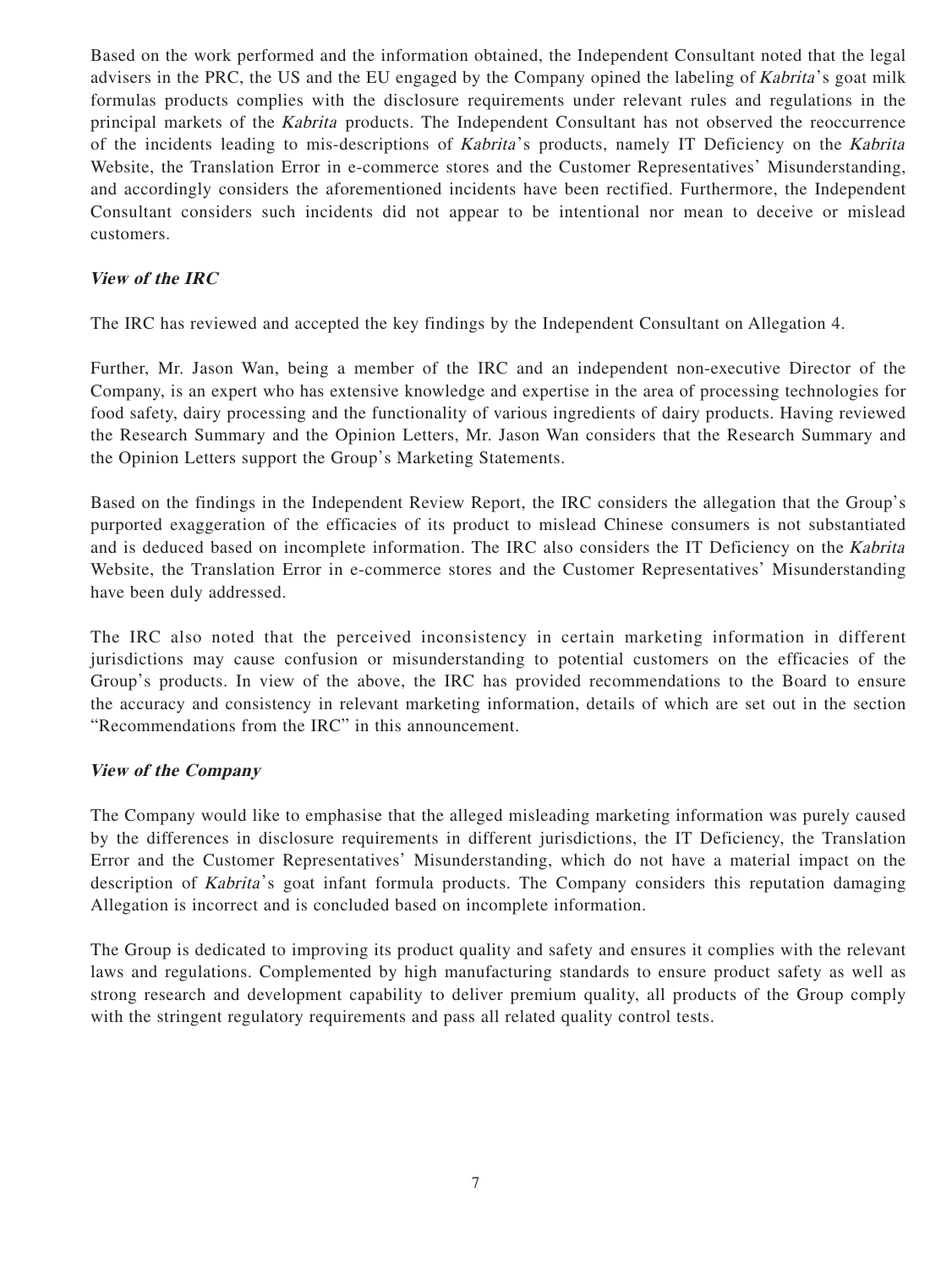In addition, the Group's Marketing Statements are backed by sufficient scientific researches and buttressed by industry experts. The Company considers the Group's Marketing Statements fairly present the efficacies of Kabrita 's goat infant formula products. Contents of these marketing materials are subject to a set of strict internal review procedures whereby designated and experienced staff members in sales and marketing review and ensure that the marketing materials comply with applicable laws and regulations governing advertising and labeling enacted by the relevant government authorities, before the marketing materials are to be officially used.

The Group also recognises the importance of compliance with the relevant regulatory requirements. The Company is of the view that the alleged differences in marketing information arose from the different disclosure regulatory requirements in different jurisdictions to cater diverse market needs in different regions. The regulations on food safety, in particular on infant formulas, have tightened significantly in the PRC over the past decade. The PRC government has implemented broader and more stringent food safety regulations, covering from manufacturing, registration, to advertising of infant formulas. The Group has always been adhering strictly to the ever-changing rules and regulations in the jurisdictions where it operates.

Regarding the incidents leading to mis-descriptions of *Kabrita'*'s products, namely the IT Deficiency, the Translation Error and the Customer Representatives' Misunderstanding, the Company has immediately taken rectifications to prevent the reoccurrence of similar incidents. The Company strives to enhance its internal control systems in monitoring marketing materials and strengthen the product knowledge of its customer representatives through continuous training.

The Group has been meticulously monitoring the product supply management, safety and quality control, and customer service quality so as to ensure that its products are always up to the highest level in terms of safety and quality.

# **(ii) Allegation 5 – the alleged undisclosed related party transactions**

### **Blue Orca's allegation**

It is alleged that the Company engaged in undisclosed related party transactions with three distributors allegedly controlled by the Company's current and former executives.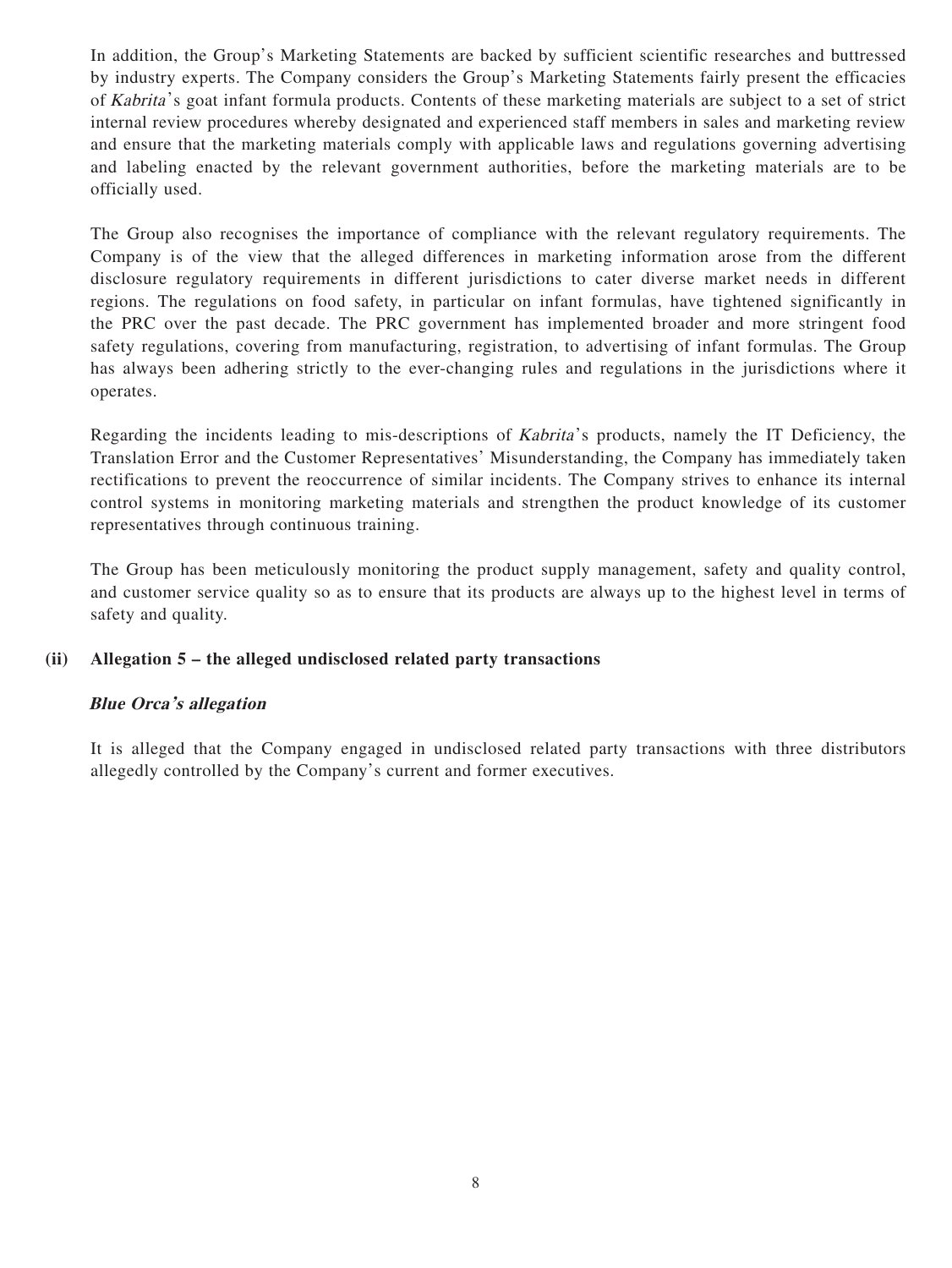# **Works performed by the Independent Consultant and its key findings**

(a) Relationships between the Group and each of the purported related distributors

To understand the alleged relationships between the Group and each of the three named distributors, namely Mygood Dairy (Hunan) Co., Ltd.\*(美優高乳業(湖南)有限公司)("**Distributor A**"), Hunan Aolian Hemei Foods Co. Ltd.\*(湖南澳聯和美食品有限公司)("**Distributor B**"), and Guiyang Milk Supply Co., Ltd.\*(貴陽市奶品供應有限公司)("**Distributor C**") (collectively, the "**Named Distributors**"), which are allegedly controlled by the four named current or former executives of the Group, including Mr. Xiao Shihu(肖詩弧)("**Mr. Xiao**"), Mr. Dai Lianyu(戴聯宇)("**Mr. Dai**"), Mr. Yan Ying(顏穎)and Mr. Liu Yuehui(劉躍輝)("**Mr. Liu**") (collectively, the "**Named Persons**"), the Independent Consultant performed the following procedures:

- conducted interviews with the Named Persons and the relevant personnel of the Group;
- performed background, litigation and media searches on the Named Persons, the Named Distributors and two additional relevant distributors, namely Distributor D and Distributor E (together with the Named Distributors, the "**Relevant Distributors**");
- obtained and reviewed the articles of associations of the Named Distributors, which has been filed to the State Administration for Industry and Commerce;
- obtained and reviewed the available employment contracts, profiles and payroll records of the Named Persons during their period of employment with the Group;
- obtained and reviewed the respective distribution agreements entered into by the Group with each of the Relevant Distributors; and
- checked the respective transaction amounts of each of the Relevant Distributors for the years ended 31 December 2016 and 2017 (the "**Relevant Periods**") with the Group's internal information management system.

Based on the above procedures performed, the Independent Consultant summarised the relationships of the Group with the Named Persons and the Relevant Distributors as follows:

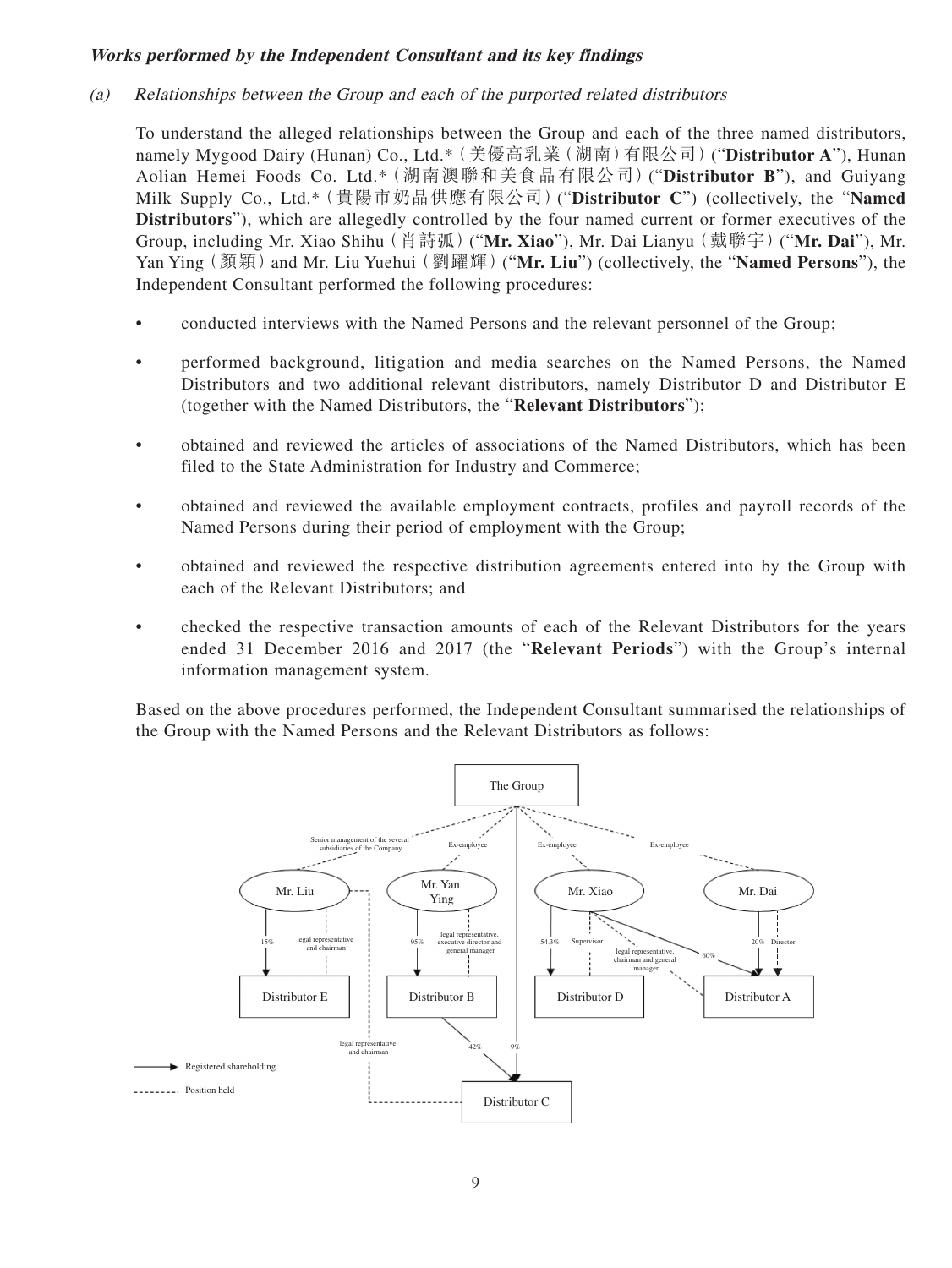Set out below shows the detailed relationship among the Group, the Named Persons and the Relevant Distributors:

| <b>Named Persons</b> | <b>Relationship with the Group</b>                                                                                                                                                  | <b>Relationship with</b><br>the Relevant Distributors                                                                                                                                                                                                                                            |  |  |
|----------------------|-------------------------------------------------------------------------------------------------------------------------------------------------------------------------------------|--------------------------------------------------------------------------------------------------------------------------------------------------------------------------------------------------------------------------------------------------------------------------------------------------|--|--|
| Mr. Xiao             | • Ex-employee who resigned in<br>April 2013 with the last position<br>held as senior executive in charge<br>of Allnutria (能力多) in the<br>marketing department of Ausnutria<br>China | <b>Distributor A</b><br>• Legal representative, chairman and<br>general manager<br>Registered holder of 60% ordinary<br>٠<br>shares (according to the Articles of<br>Association of Distributor A)<br><b>Distributor D</b><br>• Supervisor<br>Registered holder of 54.3%<br>٠<br>ordinary shares |  |  |
| Mr. Dai              | • Ex-employee who resigned in June<br>2013 with last position held as vice<br>president of Ausnutria China                                                                          | <b>Distributor A</b><br>Registered holder of 20% ordinary<br>$\bullet$<br>shares (according to the Articles of<br>Association of Distributor A)                                                                                                                                                  |  |  |
| Mr. Yan Ying         | • Ex-employee who resigned in<br>January 2017 with last position held<br>as staff of key account department<br>of Ausnutria China                                                   | <b>Distributor B</b><br>• Legal representative, executive<br>director and general manager<br>Registered holder of 95% ordinary<br>٠<br>shares                                                                                                                                                    |  |  |
| Mr. Liu              | • Chief supervisor of certain<br>subsidiaries of the Group in the<br>PRC, party secretary, and chairman<br>of the labor union of the Group in<br>the PRC business                   | Distributor C<br>• Legal representative and chairman<br><b>Distributor E</b><br>Legal representative and chairman<br>٠<br>• Registered holder of 15% ordinary<br>shares                                                                                                                          |  |  |

The Independent Consultant was advised that since the cessation of employment with the Group, each of Mr. Xiao, Mr. Dai and Mr. Yan Ying did not intervene in or control/influence the Group's business operations nor did they receive any remuneration from the Group.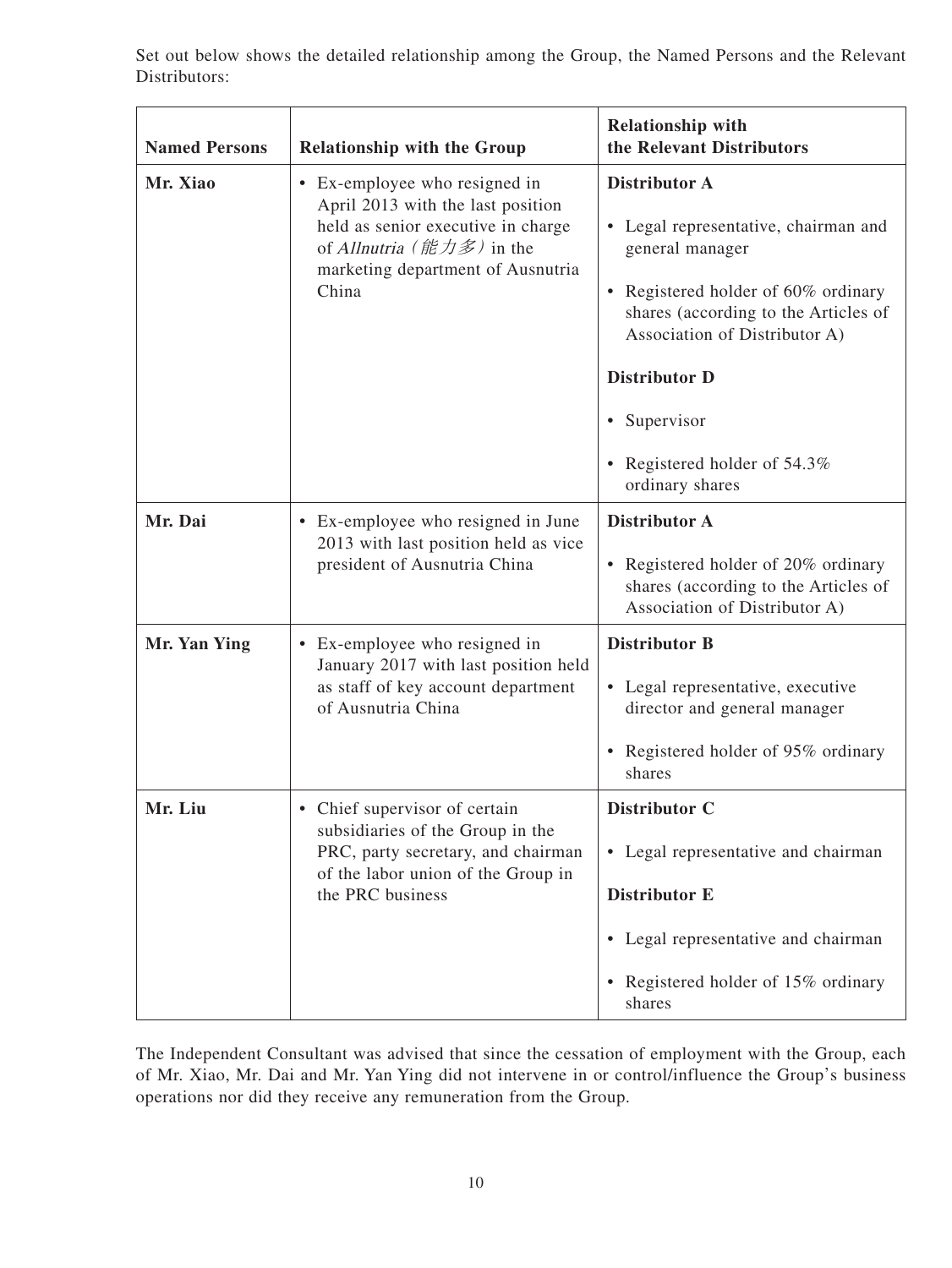| Relevant<br><b>Distributors</b>           | <b>Relationship with the Group</b>                                                                                                                                                           | <b>Relationship with</b><br>the Named Persons/<br>other Relevant Distributors                                                                                                                                                                                                                                                   |  |
|-------------------------------------------|----------------------------------------------------------------------------------------------------------------------------------------------------------------------------------------------|---------------------------------------------------------------------------------------------------------------------------------------------------------------------------------------------------------------------------------------------------------------------------------------------------------------------------------|--|
| <b>Distributor A</b>                      | • One of the two distributors for<br>Mygood brand products<br>An investee of Ausnutria China via<br>issuance of preference shares with<br>nominal value of RMB1.5 million                    | Mr. Xiao<br>Legal representative, chairman and<br>٠<br>general manager<br>• Registered holder of 60% ordinary<br>shares (according to the Articles of<br>Association of Distributor A)<br>Mr. Dai<br>• Director<br>• Registered holder of 20% ordinary<br>shares (according to the Articles of<br>Association of Distributor A) |  |
| <b>Distributor B</b>                      | The sole distributor of adult formula<br>$\bullet$<br>products under Hollisure brand<br>products                                                                                             | Mr. Yan Ying<br>• Legal representative, executive<br>director and general manager<br>• Registered holder of 95% ordinary<br>shares<br>Distributor C<br>• Owned by Distributor B as to $42\%$                                                                                                                                    |  |
| <b>Distributor C</b>                      | • One of the distributors for Kabrita,<br>Puredo and Allnutria products in<br>Guizhou Province, the PRC<br>Ausnutria China is the registered<br>holder of 9% ordinary shares                 | Mr. Liu<br>• Legal representative and chairman<br><b>Distributor B</b><br>• Registered holder of 42% ordinary<br>shares of Distributor C.                                                                                                                                                                                       |  |
| <b>Distributor D</b>                      | • One of the two distributors for<br>Mygood brand products                                                                                                                                   | Mr. Xiao<br>Supervisor<br>٠<br>• Registered holder of 54.3%<br>ordinary shares                                                                                                                                                                                                                                                  |  |
| <b>Distributor E</b><br>(Notes $1 \& 2$ ) | • One of the distributors for <i>Kabrita</i> ,<br>Puredo and Allnutria products in<br>Guizhou Province, the PRC<br>• Previously owned by Ausnutria<br>China as to 20% until February<br>2018 | Mr. Liu<br>Legal representative and chairman<br>٠<br>Registered holder of 15% ordinary<br>$\bullet$<br>shares                                                                                                                                                                                                                   |  |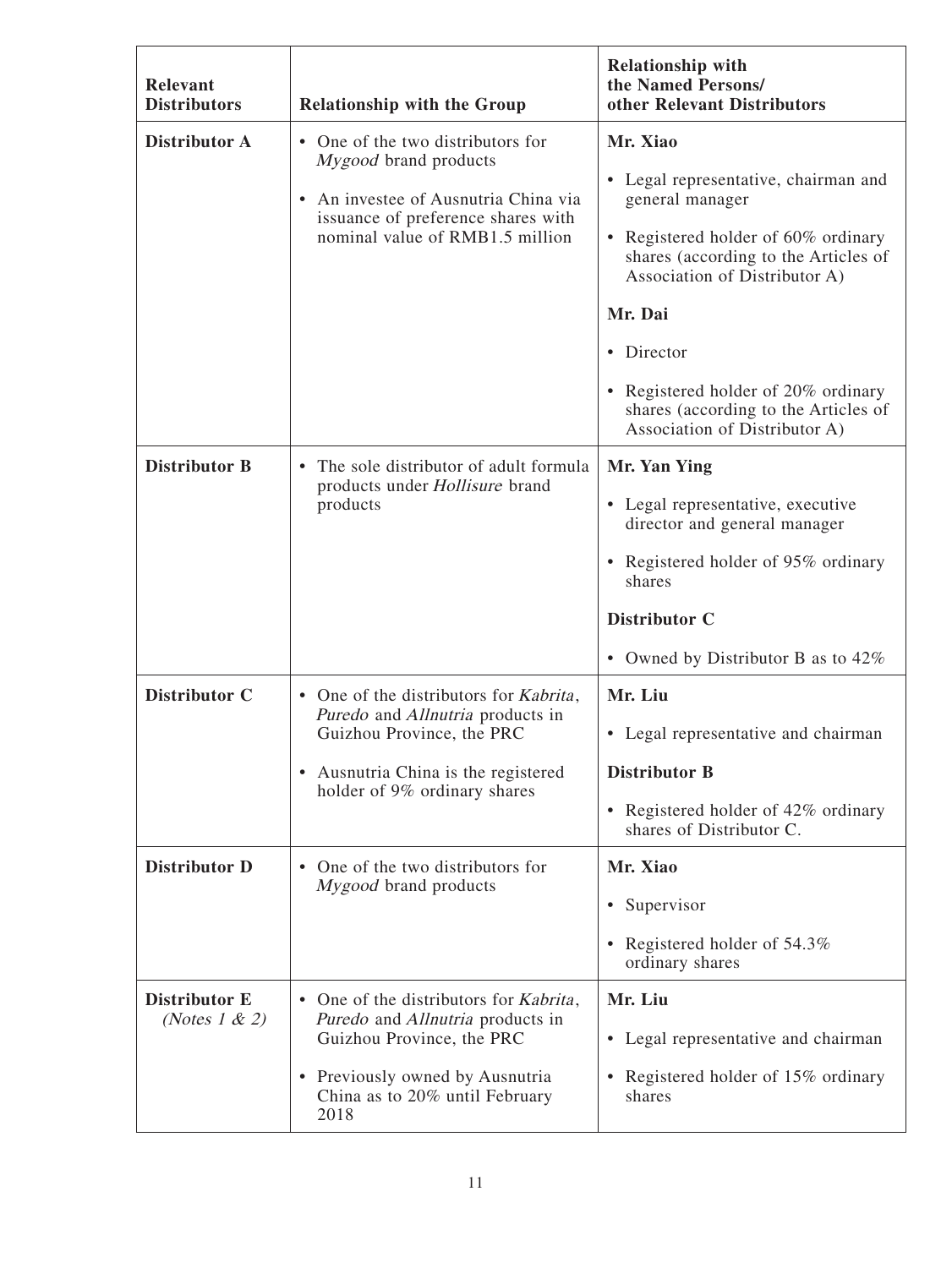#### Notes:

- 1. Distributor E consists of same management team as Distributor C.
- 2. The Independent Consultant was advised by the Chairman (as defined below) and the CFO that Ausnutria China has exited its investment in Distributor E in February 2018. However, the shareholding registration records of Distributor E, which currently shows that Distributor E is owned by Ausnutria China as to 20%, have not been updated to reflect such divestment.

The Independent Consultant was advised by the Company that, notwithstanding the distributorships and shareholdings in certain Relevant Distributors, the Group had never intervened in or controlled/ influenced the business operation of the Named Distributors.

The Independent Consultant also noted that the Group has more than 2,000 distributors and the aggregated transaction amount for the Relevant Distributors accounted for less than 5% of the Group's total revenue for each of the Relevant Periods.

The Independent Consultant understood that the Company has performed assessments on the relationships of the Group with its business partners and distributors, which includes the Named Persons and the Relevant Distributors from time to time. The IRC has also enquired the Company's financial adviser and legal adviser (collectively, the "**Company's Advisers**") to assess the possible disclosure requirements in relation to the Company's transactions with the Named Persons and the Relevant Distributors. Notwithstanding the business connection with the Named Persons and the Relevant Distributors, after taking into consideration of relevant facts and relationships the Independent Consultant presented to the IRC, the Company's Advisers are of the view that the Company's transactions with the Named Persons and the Relevant Distributors for the Relevant Periods are either not subject to or fully exempted from the connected transaction disclosure requirements under the Listing Rules.

Further, the Independent Consultant understood that the IRC has performed assessment on the relationship between the Group and each of the Named Persons and the Relevant Distributors under International Accounting Standard 24 – Related Party Disclosure ("**IAS 24**"). Having reviewed (i) the relevant facts as set out in the Final Report; (ii) disclosures in the Company's previously published financial statements; and (iii) the fact that the IRC is not aware of any indication or intention of the Company's auditor to modify or withdraw their audit opinions in the Company's previously published financial statements, the IRC, after their consideration of collective facts of all relative matters and their implications, is of the view that the Named Persons or the Relevant Distributors are either not considered to be a related party (within the meanings specified in IAS 24) or not required to be disclosed under the relevant accounting standard given the insignificant influence and transaction amounts between the Company and these distributors.

### (b) Other matters mentioned in the Short Seller Reports

### Nominal position of an ex-employee

The Independent Consultant was advised that Mr. Xiao was allowed to use the title as the vice president of Ausnutria China since the cessation of employment with the Group, to facilitate his distribution business, and hence develop the business of the Group's brand "Mygood". The Independent Consultant was advised that Mr. Xiao did not intervene or control/influence the Group's business operations with his nominal position. The Independent Consultant was also advised by the Company that the Group has verbally requested Mr. Xiao to cease the relevant practice to minimise any mis-conceptions to customers since the release of the Short Seller Reports.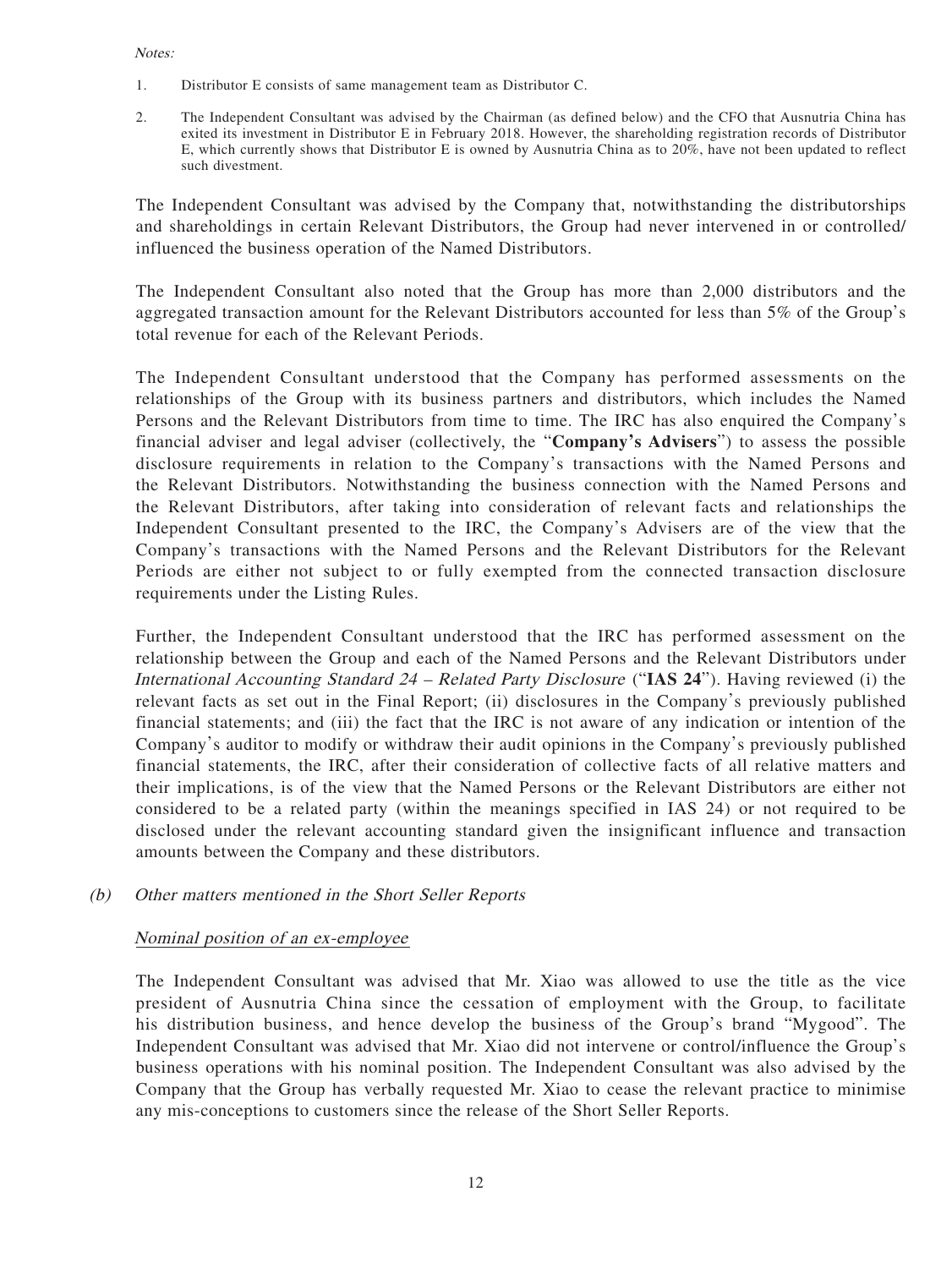# Shareholding of Ausnutria China in Distributor A

According to the public records, Distributor A is owned by Ausnutria China as to 30%. However, according to the articles of associations of Distributor A, the shares held by Ausnutria China are preference shares, which (i) shall be entitled to 10% fixed annual dividend; and (ii) do not carry voting rights, election rights, right to be elected nor right to operate.

The Independent Consultant was advised by the CFO that the investment in Distributor A was meant to facilitate its business development and Ausnutria China and that the Company (i) has yet injected the concerned capital into Distributor A to date; (ii) has not received any dividend from Distributor A; and (iii) has never been involved in the business operation of Distributor A.

# Use of corporate name by distributors

Blue Orca tried to substantiate its allegation against the Company's undisclosed related party distributors by referring to the usage of corporate email by the distributors. With a view to understand the distributors' usage of email address with the same domain as the Group, the Independent Consultant enquired the relevant personnel in charge of the Group's email system, the COO, and Mr. Yan Weibin (the chairman of the Company) (the "**Chairman**"), and was advised that the Named Persons each maintains an email account with domain names "@ausnutria" or "**@**myougood" in the Group's email system, and Distributor B and Distributor A were allowed to use Ausnutria China's email system to facilitate their business development and help them promote Ausnutria brands in the market. However, as advised by the COO and the Chairman, notwithstanding the foregoing, the Group had never intervened in or controlled/influenced the business operation of the Named Distributors, and the Company decided to cease the relevant practice to minimise any mis-conceptions to customers since the release of the Short Seller Reports.

# Allegations in relation to Mr. Dai

Blue Orca also alleged Mr. Dai appeared to be involved in the wrongdoings which led to the suspension of the Company's shares for two years until 2014. To understand Mr. Dai's involvement in the referred corporate scandal in the Short Seller Reports, the Independent Consultant obtained a document titled "Report on Accounting Matters"\*(關於會計問題的報告)issued by Ausnutria China and addressed to Hunan Provincial Finance Bureau\*(湖南省財政廳)dated 12 April 2013, it was noted that the reported person who instructed and arranged fabrication of financial records in 2011 was a former senior management of the Group instead of Mr. Dai. In addition, based on the discussion with Mr. Dai and the information disclosed in the Company's annual report 2011, Mr. Dai was the chief financial officer of Ausnutria China between February 2006 and December 2010, and he subsequently transferred to another business unit as vice president until he left the Group in 2013. Further, based on the interviews conducted by the Independent Consultant, the Independent Consultant was advised that the resignation of Mr. Dai from his position with Ausnutria China in 2013 were completely unrelated to the purported involvement in irregularities. Accordingly, the Independent Consultant concluded that Mr. Dai was not the former CFO implicated in the corporate scandal referred to in the Short Seller Reports.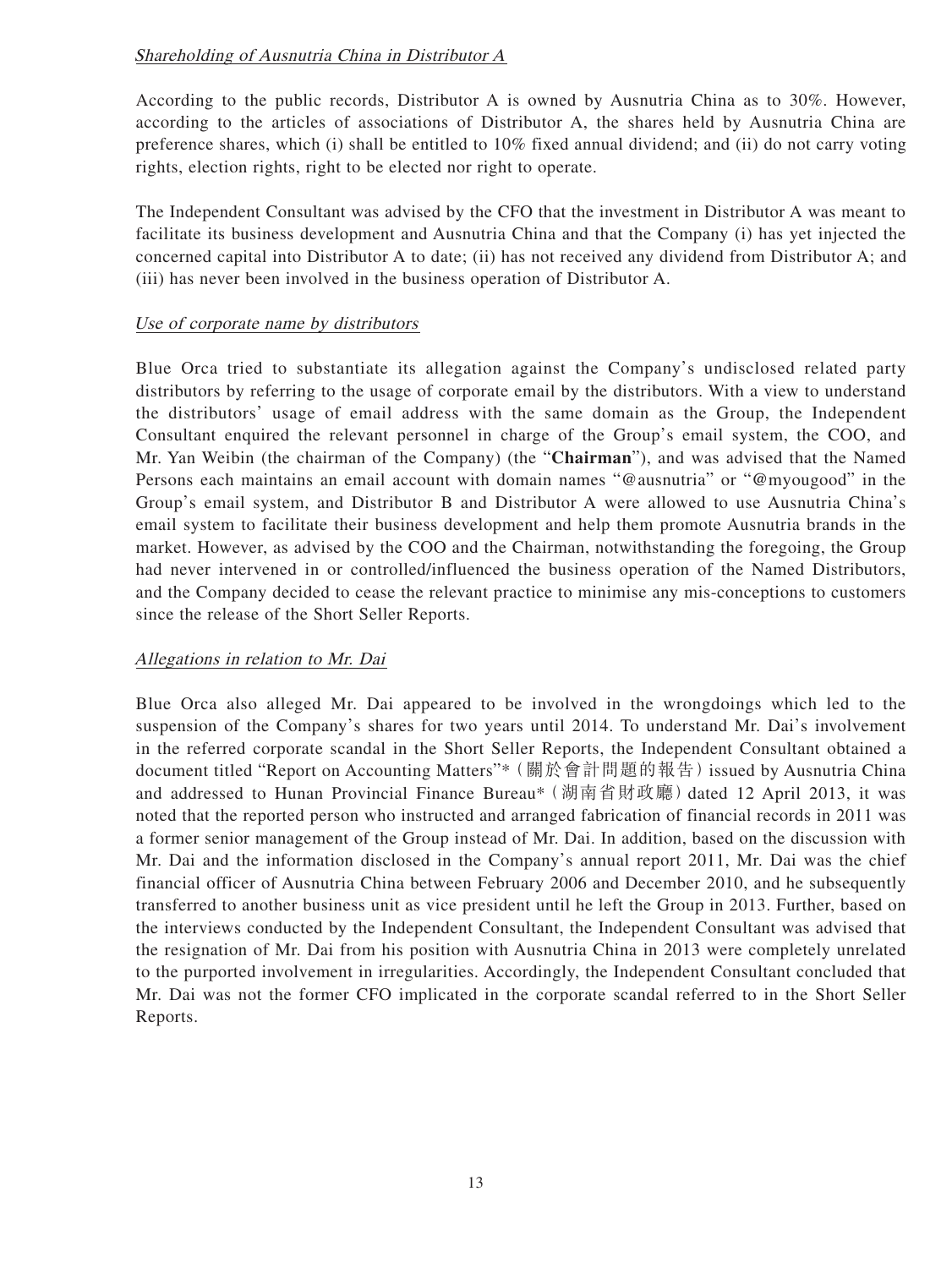Based on the work performed and the information obtained, the Independent Consultant could not find any evidence supporting Blue Orca's claim that the Named Distributors and the Named Persons were "secretly" controlled by current or former executive of the Company.

# **View of the IRC**

The IRC has reviewed and accepted the key findings by the Independent Consultant on Allegation 5.

The IRC is of the view that assessment on the connectedness and related parties relationship should be based on collective facts of all relative matters and their implication under relevant rules and standards, rather than piecemeal information available.

Having considered all factual information gathered by the Independent Consultant and opinions obtained from the Company's Advisers, nothing has come to the IRC's attention which indicated that any transactions between the Group and the Relevant Distributors were required to be disclosed under the Listing Rules or relevant accounting standards. Accordingly, Allegation 5 is not substantiated.

The IRC also noted that, notwithstanding the good-faith intentions to facilitate promotion of the Group's businesses, some representations made by the Named Persons and the Relevant Distributors, and the sharing of certain corporate resources with the Relevant Distributors, may cause mis-conceptions to potential customers that the Named Persons (excluding Mr. Liu, who is a current employee of the Group) and the Named Distributors are part of the Group. In view of the above, the IRC has provided recommendations to the Board to minimise any mis-conceptions to the public, details of which are set out in the section "Recommendations from the IRC" in this announcement.

# **View of the Company**

The Company considers Allegation 5 is incorrect and based on incomplete information and strongly refutes this allegation.

The Company would like to emphasise that the issues which lead to the suspension of its Shares back in 2012 had been resolved completely, and trading in its Shares was resumed in 2014. Neither Mr. Dai nor Mr. Xiao was implicated in the relevant issues, and therefore the allegation of their involvement in the wrongdoings which led to the aforesaid suspension by Blue Orca is devoid of any substance. It should be further noted that the reasons for their departure were completely unrelated to the alleged involvement in the irregularities.

Based on the Board's assessments, the alleged transactions mentioned in the Short Seller Reports, to the extent they indeed exist, (i) are either not subject to or fully exempted from the connected transaction requirements under Listing Rules; and (ii) do not constitute a transaction under Chapter 14 of the Listing Rules. Further, the Company is of the view that among over 2,000 distributors of the Group, the transaction amounts between the Group and the Relevant Distributors, which constituted less than 5% of the Group's total revenue in the Relevant Periods, are not significant.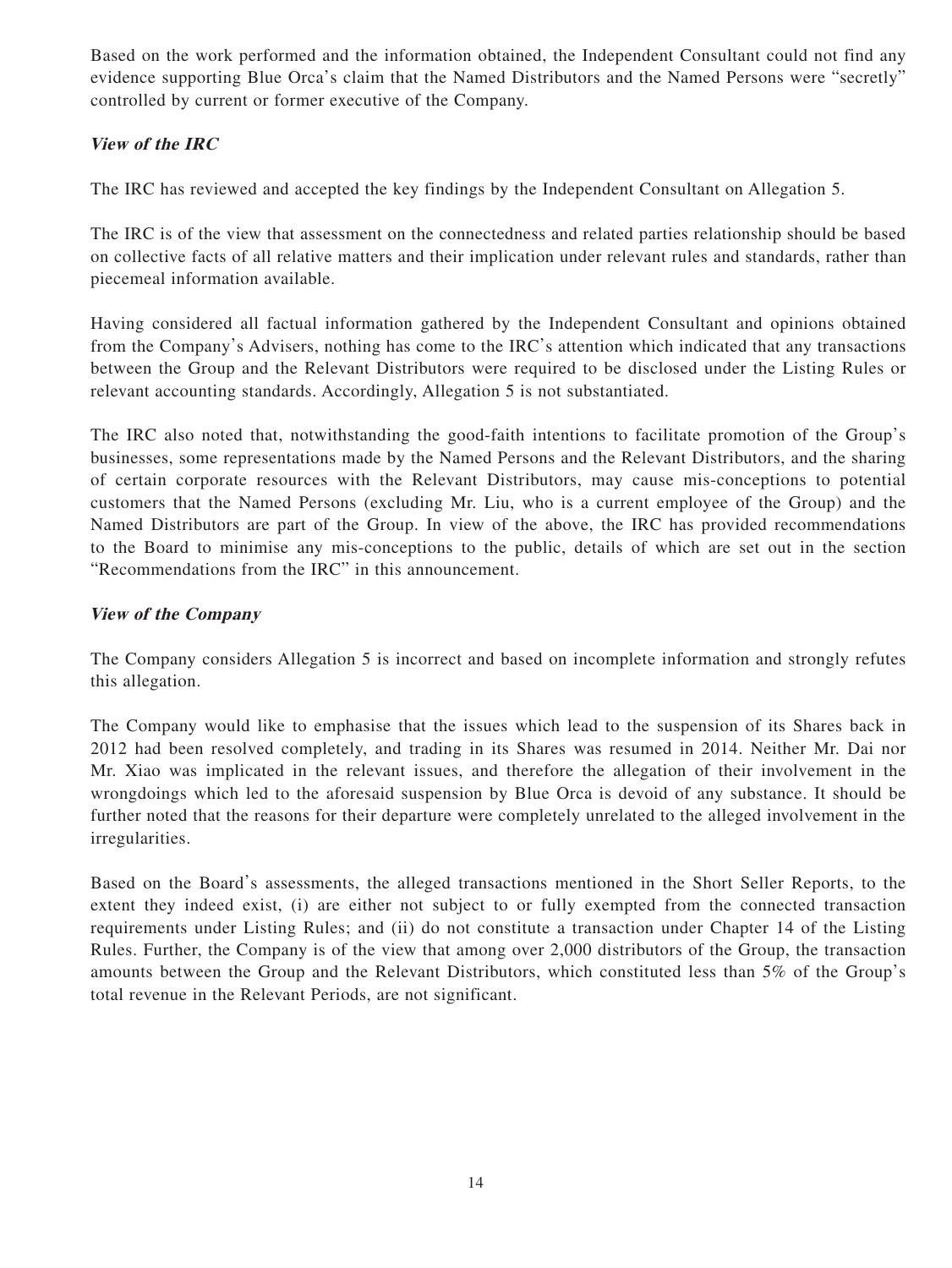Notwithstanding the Company's indirect minority interests in certain distributors, they are either not considered to be a related party (within the meanings specified in IAS 24) or not required to be disclosed under the relevant accounting standard given the insignificant influence and transaction amounts between the Company and these distributors, which is consistent with the disclosure as set out in its previously published financial statements. As at the date of this announcement, the Company is not aware of any indication or intention of the Company's auditor to modify or withdraw their audit opinions in the Company's previously published financial statements.

The Company has implemented certain internal control measures in order to identify the connected transactions and related party transactions and ensure it has complied with the relevant Listing Rules requirements and accounting standards.

# **(iii) Allegation 6 – the discrepancy between the trend in the Group's packaging materials usage and resources consumption and the infant formula revenue**

# **Blue Orca's allegation**

It is alleged that the amounts of packaging materials and resources consumption published in the 2016 and 2017 environmental, social and governance ("**ESG**") report of the Company (the "**ESG Report(s)**") did not increase correspondingly to the growth in infant formula revenue stream.

# **Works performed by the Independent Consultant and its key findings**

In order to understand Allegation 6, the Independent Consultant was advised that the Company, with the assistance of the Company's external ESG consultant, being one of the big four accounting firms (the "**ESG Consultant**") and the Group's employees who are responsible for facilitating the ESG data collection process (the "**Designated Persons**"), conducted a self-review and recompilation of the ESG data for the years ended 31 December 2016, 2017 and 2018, details of which are disclosed in the paragraphs under the section headed "Recompilation and restatement of data in the ESG Reports" below in this announcement.

The Independent Consultant noted that a set of updated ESG data (the "**Updated ESG Data**") was reproduced and certain differences (the "**Recompilation Differences**") were noted when compared to the data published in the ESG Reports during the Company's self-review and recompilation process. In view of such, the Independent Consultant's work in relation to Allegation 6 focused on (i) understanding the recompilation process the Company undertook; (ii) reviewing the Updated ESG Data to confirm whether the Updated ESG Data is consistent with the relevant revenue stream; and (iii) understanding and analysing the cause of the Recompilation Differences.

To understand the causes of the Recompilation Differences, the Independent Consultant conducted interviews with the representatives of the ESG Consultant and the Designated Persons, which include employees from different geographical regions including the PRC, the Netherlands and Australia for data collection. In the interviews, the Independent Consultant was advised that the Recompilation Differences were mainly due to (i) misunderstanding of environmental performance units; and (ii) unintentional human errors. From the procedures they conducted, the Independent Consultant is not aware of any information that contradicts with explanations given by the Group's personnel and representatives of the ESG Consultant.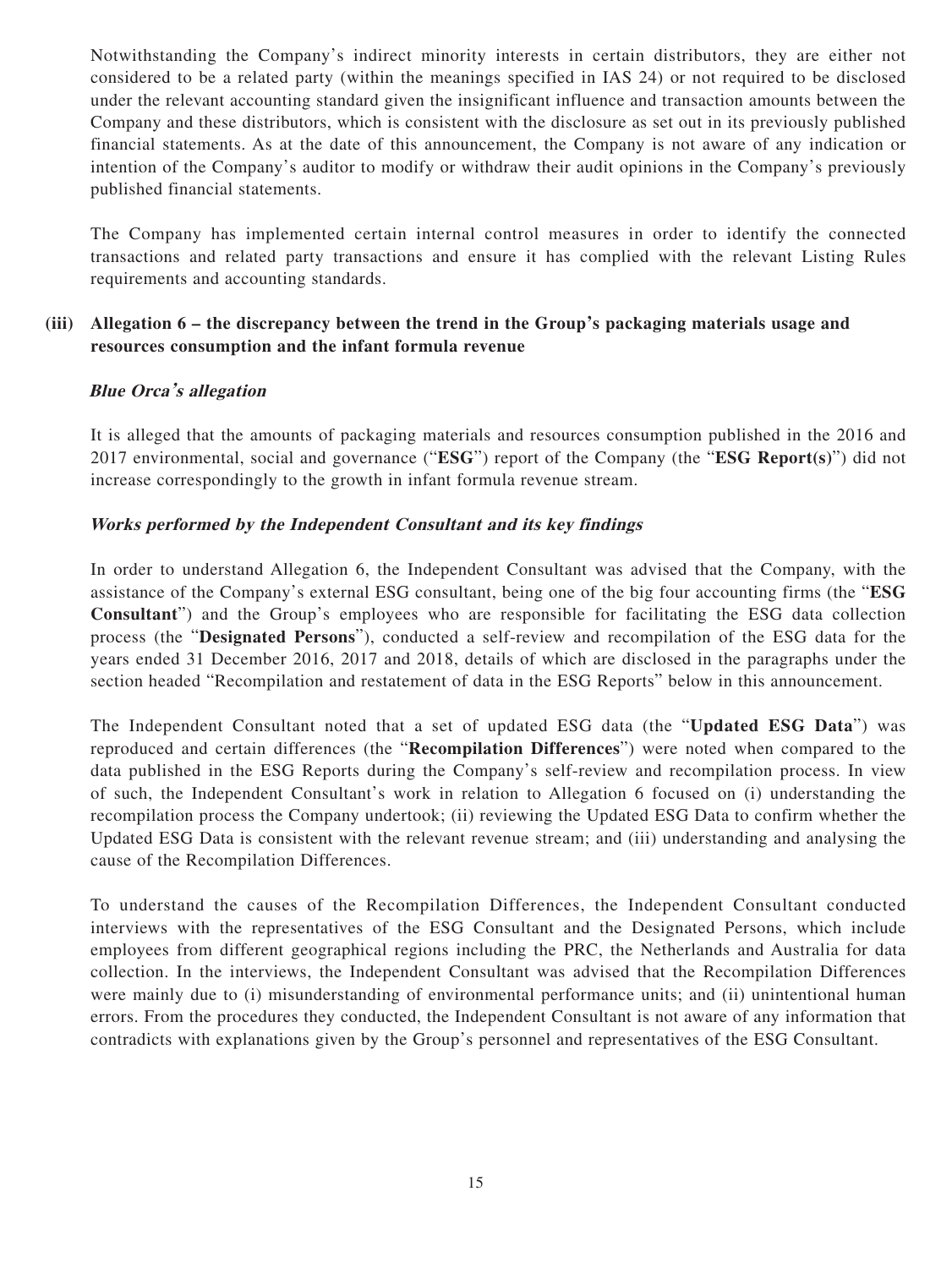As part of its review, the Independent Consultant performed trend analysis, based on the Updated ESG Data, on the Group's consumption of packaging material, energy and water and the corresponding growth of the Group's total revenue and production volume for the years ended 31 December 2016, 2017 and 2018. Based on the analysis it performed, the Independent Consultant concluded that the Group's consumption of packaging material, energy and water is generally consistent with the trend of its total revenue and production volume for the years ended 31 December 2016, 2017 and 2018.

Based on the work performed and information they obtained, the Independent Consultant has not identified any evidence indicating that the total revenue of the Group was overstated.

# **View of the IRC**

The IRC has reviewed and accepted the key findings by the Independent Consultant on Allegation 6. In its review of the Final Report, the IRC noted that the Independent Consultant, after conducting their review and analysis, considers the Updated ESG Data is generally consistent with the Group's financial information reported in the Group's annual reports for the respective years. Further, the IRC, based on its review of the Final Report, information available to it and its communication with the ESG Consultant, concurs with the Group's explanations as to the causes of the Recompilation Differences. In view of the above, the IRC considers the allegation of overstating revenue in the Group's consolidated financial statements is not substantiated.

The IRC noted that the Recompilation Differences were found in the recompilation process and understood that they were mainly due to the misunderstanding of environmental performance units and unintentional human errors. In view of the above, the IRC has provided recommendations to the Board to improve the ESG Report compilation process, details of which are set out in the section "Recommendations from the IRC" below.

### **View of the Company**

Based on the Updated ESG Data, the Company is of the view that Group's consumption of packaging materials, energy and water is generally consistent with the trend of its total revenue and production volume from 2016 to 2018.

As disclosed in the paragraphs under the section headed "Recompilation and restatement of data in the ESG Report" below, with an aim to promote a higher level of compliance, the Company has engaged the ESG Consultant in the preparation of the ESG Report since the newly implemented requirements became effective in 2016. As a rectification to the errors in the previously published ESG Reports, the Company will restate the Updated ESG Data in the forthcoming ESG Report. To further enhance the credibility of published ESG information, the Company has also decided to engage a third party consultant to validate the ESG data in the forthcoming ESG Report. The Company would like to clarify that the Recompilation Differences were mainly due to the misunderstanding of environmental performance units and unintentional human errors. The Company would also like to reiterate that it has always been committed to provide credible and accurate information to the public and its shareholders, and the incorrect data contained in the ESG Reports were unintentional incidents.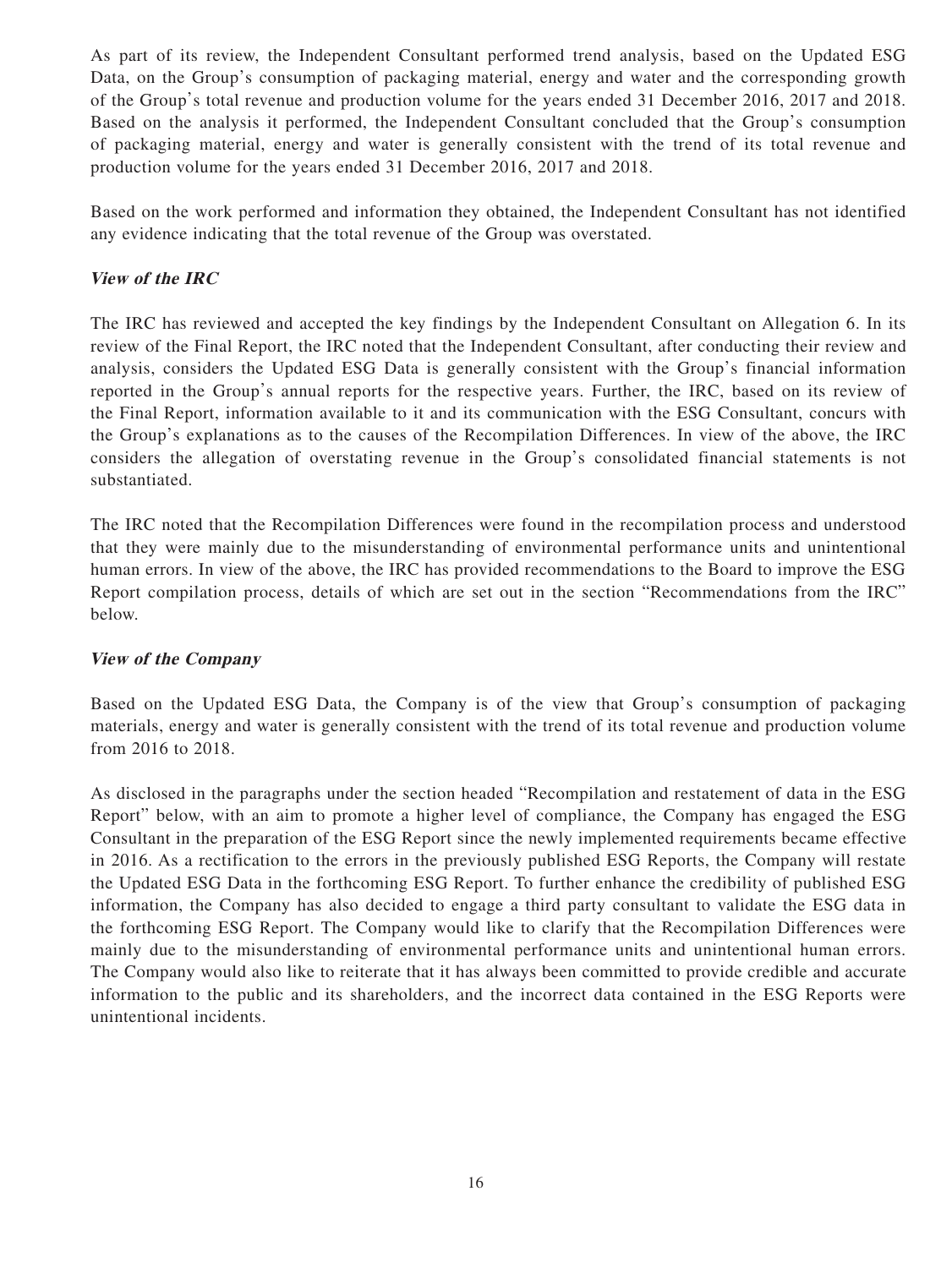# **RECOMPILATION AND RESTATEMENT OF DATA IN ESG REPORTS**

Effective from the financial year starting 1 January 2016, the Listing Rules requires the Company to publish ESG Report under certain guidance. To promote a high level of compliance to this newly implemented rule, the Company has engaged the ESG Consultant as the external consultant in the preparation of the ESG Report since 2016. The ESG Consultant is responsible for, among other things, providing guidance in developing tools for the collection of ESG data of the Group and throughout the ESG data collection and compilation process. In the meantime, the Company assigned the Designated Persons to facilitate the ESG data collection process.

As a self-review measure, the Designated Persons, with the assistance from the ESG Consultant, had recompiled the Group's ESG data for the years ended 31 December 2016, 2017 and 2018. Through the recompilation process, the Updated ESG Data was obtained, and the Recompilation Differences were noted. The Updated ESG Data is as follows:

|                                     |                | For the year ended 31 December |            |            |
|-------------------------------------|----------------|--------------------------------|------------|------------|
| Environmental performance indicator | Unit           | 2016                           | 2017       | 2018       |
| Paper and wood                      | Tonne          | 3,093                          | 3,043      | 4,448      |
| Tin Metal                           | Tonne          | 6,807                          | 7,463      | 9,550      |
| Plastic                             | Tonne          | 1,236                          | 1,346      | 2,223      |
| Electricity and renewable energy    | kWh            | 21,322,311                     | 21,868,595 | 27,284,394 |
| Natural gas                         | m <sup>3</sup> | 10,956,679                     | 10,951,725 | 11,297,029 |
| Water                               | m <sup>3</sup> | 590,315                        | 632,405    | 781,765    |

To provide the shareholders and the potential investors of the Company with the Updated ESG Data, the figures published in the ESG Reports from 2016 to 2018 will be restated in the forthcoming ESG report for the year ending 31 December 2019.

### **OVERALL VIEWS OF THE IRC**

The IRC has reviewed and accepted the key findings of the Independent Consultant in the Independent Review Reports. Accordingly, the IRC considers all the Allegations are unfounded and not substantiated.

The IRC noted from the Independent Review that there are certain areas for improvements of the Company (i) in the preparation of marketing information; (ii) in the collaboration with its distributors; and (iii) in the preparation of ESG Reports. Notwithstanding such shortcomings, the IRC noted that the Company has duly taken initiatives to address the matters concerned. The IRC considers the shortcomings which led to the Allegations are unintentional incidents and do not mean to deceive or mislead customers, and the IRC has made recommendations to the Board to prevent the reoccurrence of the matters concerned.

### **RECOMMENDATIONS FROM THE IRC**

Having reviewed and considered the Independent Review Reports, the IRC has recommended that the Board to take the following actions:

(1) The Company should revisit and optimise the classification of expenses items for the preparation of the notes to financial statements in the Company's annual report in order to enhance its disclosure to shareholders and potential investors of the Company;